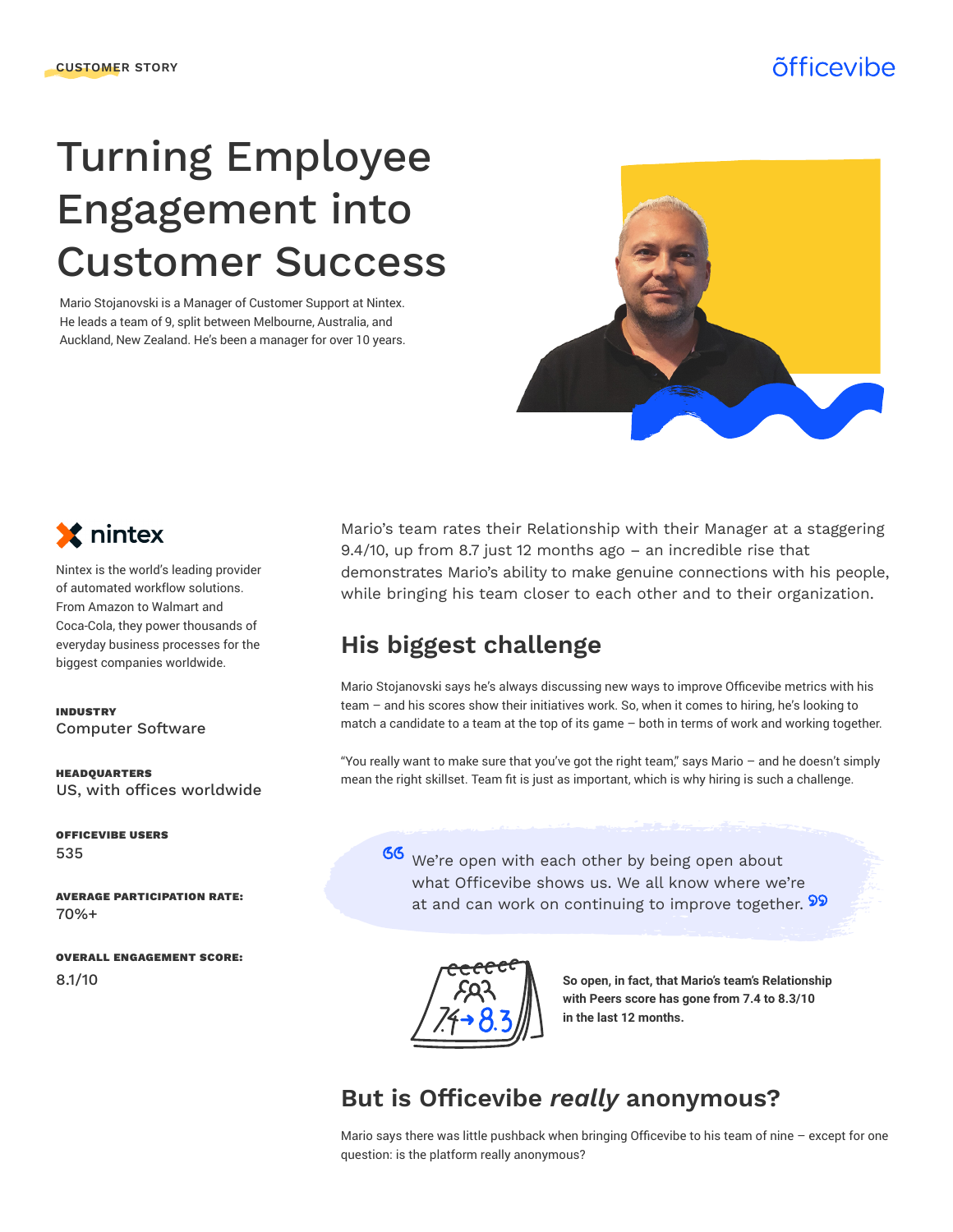

# õfficevibe

**Mario's Highest Officevibe Metrics:**



Relationship with manager





Relationship with peers



Feedback

"It is," he confirms. "And now, if somebody has something that needs to be said, they leave us their feedback, no matter the comment. Whether it's positive or negative, we always respond and acknowledge it, so people are encouraged to reach out."

Managers company-wide at Nintex are encouraged to do just that – and it's resulted in better feedback across the organization as a whole. Mario's team is a perfect example of this organization-wide drive for feedback, with a Feedback metric rising from 7.7 to 8.1/10 in the last year alone.

| <sup>ಲ್ದಾ</sup> Feedback                                                |                           |                 |
|-------------------------------------------------------------------------|---------------------------|-----------------|
| $8.1$ /10 to.4 pt                                                       |                           | All 1Y 6M 3M 1M |
| $8.6 \tiny{\textcolor{red}{\bullet}}$ o.1 pt<br><b>Feedback quality</b> | 10<br>8                   |                 |
| $7.7$ $*$ 0.2 pt<br>Feedback frequency                                  | 6<br>$\Delta$             |                 |
| $7.5$ $*$ 0.1 pt<br>Suggestions for the organization                    | $\overline{2}$<br>$\circ$ |                 |
|                                                                         |                           |                 |

*His Feedback metric rose from 7.7 to 8.1/10 in the last year alone*

"The anonymous feedback is where the real value lies for my team. The truth is, some people just don't want to come directly to you to chat about a certain topic, and that's fine."

### **When teams love their organization, it's easier for customers to love it, too**

"Our customers are our promoters," says Mario. "They're the ones who are going to promote our products and company to their friends, families, and colleagues."

That's one of the reasons having a happy team is so important to him: it ensures they're in the best frame of mind to provide a great experience for clients. When teams are promoters, it's easier for clients to become promoters, too.

66 It's in our DNA as a customer success department to care deeply and do everything we can to make sure that the customer's happy. As a manager, I do my best to take the same approach with my team. If I do my job well, employees become promoters of our company, and that makes it easier to find quality hires. 99